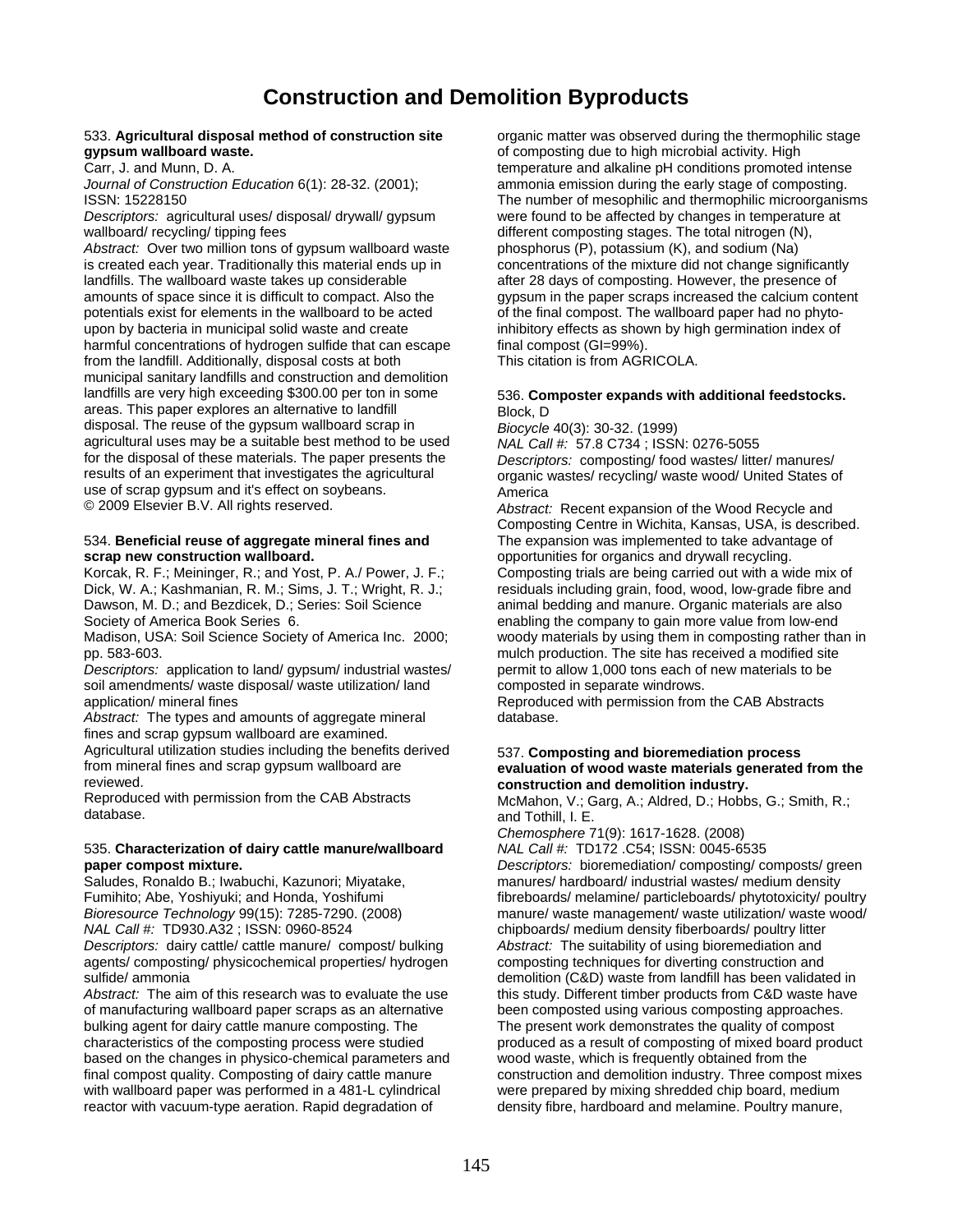Eco-Bio mixture and green waste were used as nutrient impacts on the growth of three common landscaping plants. supplements. The results revealed that compost produced Results indicate that these wood wastes can be beneficially from mixtures of poultry manure and green waste used as reused rather than landfilled. nutrient supplements improved the performance in plant This citation is from AGRICOLA. growth trials (phytotoxicity tests). Results obtained from the experimental study clearly indicate that the composts 540. **Land application of crushed gypsum wallboard**  produced comply with the criterion suggested in BSI PAS **waste for alfalfa.**<br>100 (A specification for compost materials) for use in Wolkowski, R. P. 100 (A specification for compost materials) for use in different applications. Composting can also be demonstrated to be a very practical approach to material  $2$ : 187-199. (2000)<br>management including transport reduction to and from the  $NAI$  Call #: S590 ( management including transport reduction to and from the *NAL Call #:* S590.C63; ISSN: 0010-3624 [CSOSA2]<br>site. The economic suitability of the process will be *Descriptors: Medicago satival gypsum/ solid wastes* site. The economic suitability of the process will be *Descriptors:* Medicago sativa/ gypsum/ solid wastes/ land regulatory scenario, it is recommended that these materials plant density/ soil/ nutrient content/ soil fertility/ application<br>should be composted at a centralised facility. rate/ chemical constituents of plants/ Wisconsin This citation is from AGRICOLA. This citation is from AGRICOLA.

mays/ nutritional status/ soil fertility/ gypsum pre-plant showed a positive trend for increased yield of<br>This citation is from AGRICOLA.<br> **This citation is from AGRICOLA.** 

Gaskin, J. W.; Risse, L. M.; Kastner, J. R.; and McLaurin,

*Transactions of the ASAE* 48(5): 1731-1738. (Sept. 2005-<br>Oct. 2005)

*Descriptors:* waste wood/ engineered wood products/ decreased where the highest rate of CW was applied. construction materials/ adhesives/ mulches/ mulching/ soil pollution/ water pollution/ pollutants/ leaching/ soil soil test levels of other nutrients. Application of CW chemistry/ phytotoxicity/ ornamental plants/ risk generally increased the Ca and S, and reduced the Mg

*Abstract:* Wood wastes from residential construction can appears to be as effective as commercial gypsum fertilizer,<br>he potentially reused onsite as mulches. Engineered wood although this study did not compare equivalent be potentially reused onsite as mulches. Engineered wood although this study did not compare equivalent rate<br>broducts (EWP) are estimated to comprise about 30% of the two materials. No phytotoxic effects from the direct products (EWP) are estimated to comprise about 30% of two materials. No phytotoxic effects from the direct<br>
residential construction wood waste. Due to the presence of application of CW were noted. The land application of residential construction wood waste. Due to the presence of application of CW were noted. The land application of<br>various adhesives there is concern about the beneficial wallboard was found to have no substantial positive various adhesives, there is concern about the beneficial reuse of these materials. We evaluated potential negative agronomic effect on alfalfa production. This environmental impacts of mulches with a ground EWP practice provides a reasonable alternative to land filling.<br>
component No hazardous levels of constituents were This citation is from AGRICOLA. component. No hazardous levels of constituents were found using a toxicity characteristic leaching procedure (TCLP). Changes in runoff water quality and soil chemistry 541. **Mulch and topsoil fit the bill in Florida.**  below the mulch were evaluated through rainfall simulation Block, D. on 0.9 x 4.6 m test plots using four treatments: bare soil *Biocycle* 41(2): 71-72. (2000) control, 100% dimension lumber, typical residential mix of wood wastes, and 100% structural EWPs. A companion *Descriptors: composting/ mulches/ organic wastes/* study evaluated the effect of the 100% EWP and the typical recycling/ topsoil/ mulching materials/ United States of study evaluated the effect of the 100% EWP and the typical residential mix mulches on the growth of common<br>
landscaping plants. No purgeable halocarbons, benzene, *Abstract:* toluene, ethyl benzene, xylene, or phenols were detected in runoff. Nutrient concentrations in runoff from the freshly Recyclers (USA) is described. The recycled product was ground wood treatments ranged from 0.5 to 8.19 mg L(-1) used as an alternative to cypress mulch while the fines for total nitrogen and 0.13 to 0.21 mg L(-1) for total were used in soil blends. Following separation of metals, phosphorus. The freshly ground 100% EWP treatment had cardboard and contaminants, the wood waste and the highest total nitrogen concentrations in runoff (8.19 mg trimmings were ground, screened and processed before L(-1)). Biochemical oxygen demand was similar for all colouring for use as mulch. The topsoil materials are placed freshly ground wood treatments, ranging from 155 to 273 in static piles with occasional watering over the three-month mg L(-1). These concentrations decreased by an order of period. magnitude after one year. There were no significant This citation is from AGRICOLA.

Communications in Soil Science and Plant Analysis 31(1-

application/ preplanting treatment/ top dressings/ crop yield/ rate/ chemical constituents of plants/ Wisconsin/ site

*Abstract:* Three seasons of research that evaluated the 538. **Construction drywall as a soil amendment.** effect of the land application of crushed gypsum wallboard White, EH and Burger, ME<br>BioCycle . July 1993; 34(7): 70 71.(1993) <br>locations having differing soil types and climatic condition *BioCycle . July 1993; 34(7): 70 71.*(1993) locations having differing soil types and climatic conditions.<br>
Material was applied at rates up to 36.0 Mg ha(-1) preplant *Material was applied at rates up to 36.0 Mg ha(-1) preplant Descriptors:* soil amendments/ construction materials/ Zea and 2.2 Mg ha(-1) topdress. The highest application of CW alfalfa at three of the four locations, although this response was not statistically significant. Stand density was not 539. **Evaluating onsite beneficial reuse of ground** affected with the exception of one year at one location for<br> **angineered wood wastes from residential construction** which the stand was lower where the highest rate of CW **engineered wood wastes from residential construction.** Which the stand was lower where the highest rate of CV<br>Gaskin, J. W.: Risse, L. M.: Kastner, J. R.: and McLaurin. Was applied. The soil pH decreased slightly where hi W. J.<br>Transactions of the ASAE 48(5): 1731-1738. (Sept. 2005- rates of CW were applied, presumably caused by an increase in soil solution hydrogen ions which were displaced from exchange sites. Soil calcium (Ca) and sulfur *NAL Call #:* 290.9 AM32T; ISSN: 0001-2351 (S) usually increased, and soil test magnesium (Mg) usually *Descriptors:* waste wood/engineered wood products/ decreased where the highest rate of CW was applied. assessment<br>Abstract: Wood wastes from residential construction can appears to be as effective as commercial gypsum fertilizer.

Abstract: Recycling of land clearing material, construction and demolition debris and yard trimmings by Florida